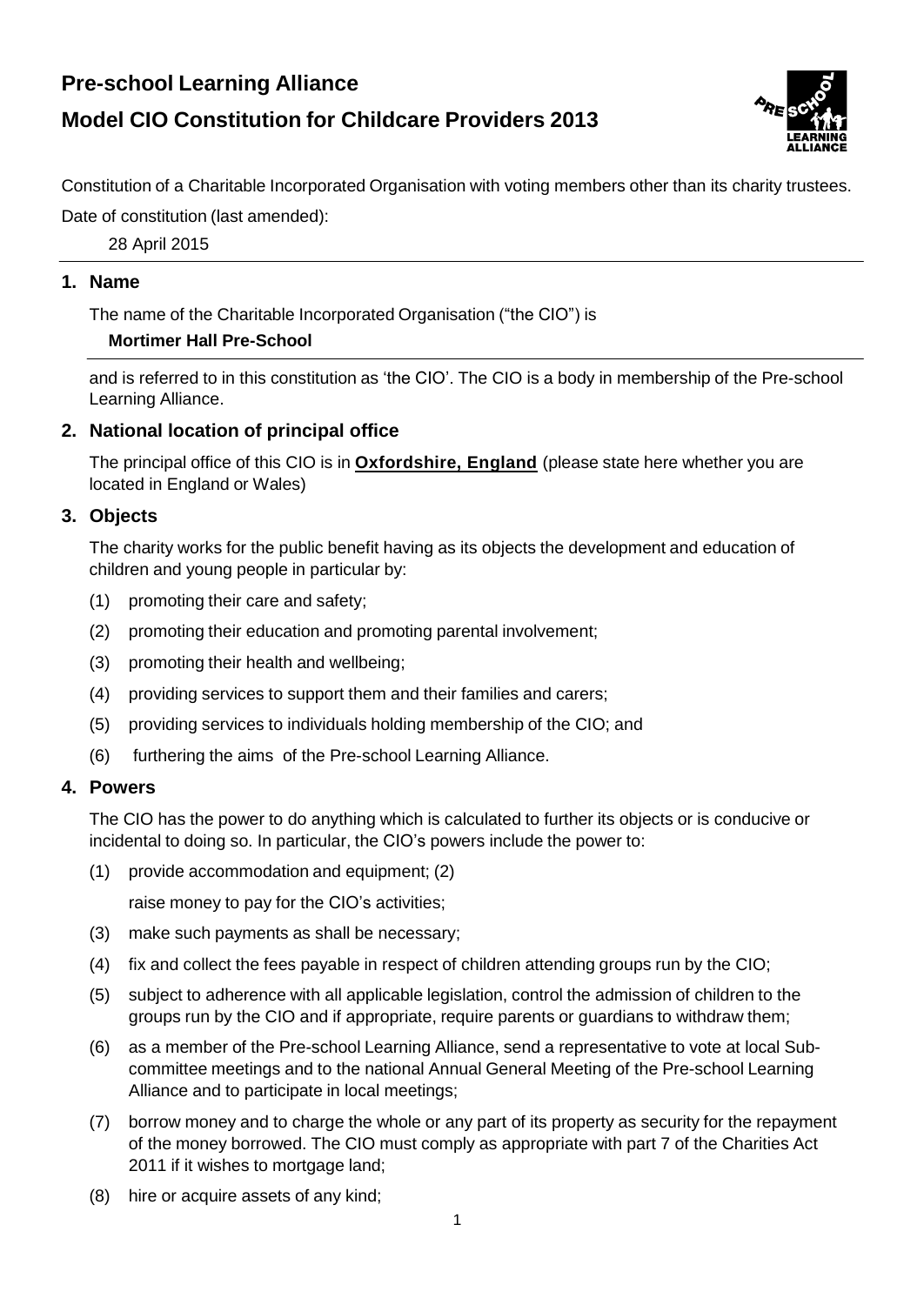- (9) buy, take on lease or in exchange, hire or otherwise acquire any property and to maintain and equip it for use;
- (10) sell, lease or otherwise dispose of all or any part of the property belonging to the CIO. In exercising this power, the CIO must comply as appropriate with part 7 of the Charities Act 2011;
- (11) set aside funds for special purposes or as reserves against future expenditure;
- (12) maintain and pay for membership of the Pre-school Learning Alliance;
- (13) insure the property and assets of the CIO against any foreseeable risk and to take out other insurance policies to protect the CIO and its staff as required;
- (14) employ and remunerate such staff as are necessary for carrying out the work of the CIO. The CIO may employ or remunerate a charity trustee only to the extent that it is permitted to do so by clause 6 (Benefits and payments to charity trustees and connected persons) of this constitution and provided it complies with the conditions of the clause.

## **5. Application of income and property**

- (1) The income and property of the CIO must be applied solely towards the promotion of the objects.
	- (a) A charity trustee is entitled to be reimbursed from the property of the CIO, or may pay out of such property, reasonable expenses properly incurred by him or her when acting on behalf of the CIO.
	- (b) A charity trustee may benefit from trustee indemnity insurance cover purchased at the CIO's expense in accordance with, and subject to the conditions in, section 189 of the Charities Act 2011.
- (2) None of the income or property of the CIO may be paid or transferred directly or indirectly to any member of the CIO. This does not prevent a member who is not also a charity trustee receiving:
	- (a) a benefit from the CIO as a beneficiary of the CIO;
	- (b) reasonable and proper remuneration for any goods or services supplied to the CIO.
- (3) Nothing in this clause shall prevent a charity trustee or connected person receiving any benefit or payment which is authorised by clause 6 (Benefits and payments to charity trustees and connected persons).

## **6. Benefits and payments to charity trustees and connected persons**

#### **(1) General provisions**

No charity trustee or connected person may:

- (a) receive any payment for serving as a charity trustee;
- (b) buy or receive any goods or services from the CIO on terms preferential to those applicable to members of the public;
- (c) sell goods, services, or any interest in land to the CIO;
- (d) be employed by, or receive any remuneration from, the CIO;
- (e) receive any other financial benefit from the CIO;

unless the payment or benefit is permitted by sub-clause (2) of this clause, or authorised by the court or the Charity Commission. In this clause, a "financial benefit" means a benefit, direct or indirect, which is either money or has a monetary value.

## **(2) Scope and powers permitting trustees' or connected persons' benefits**

(a) A charity trustee or connected person may receive a benefit from the CIO as a beneficiary, provided that it is available generally to the beneficiaries of the charity.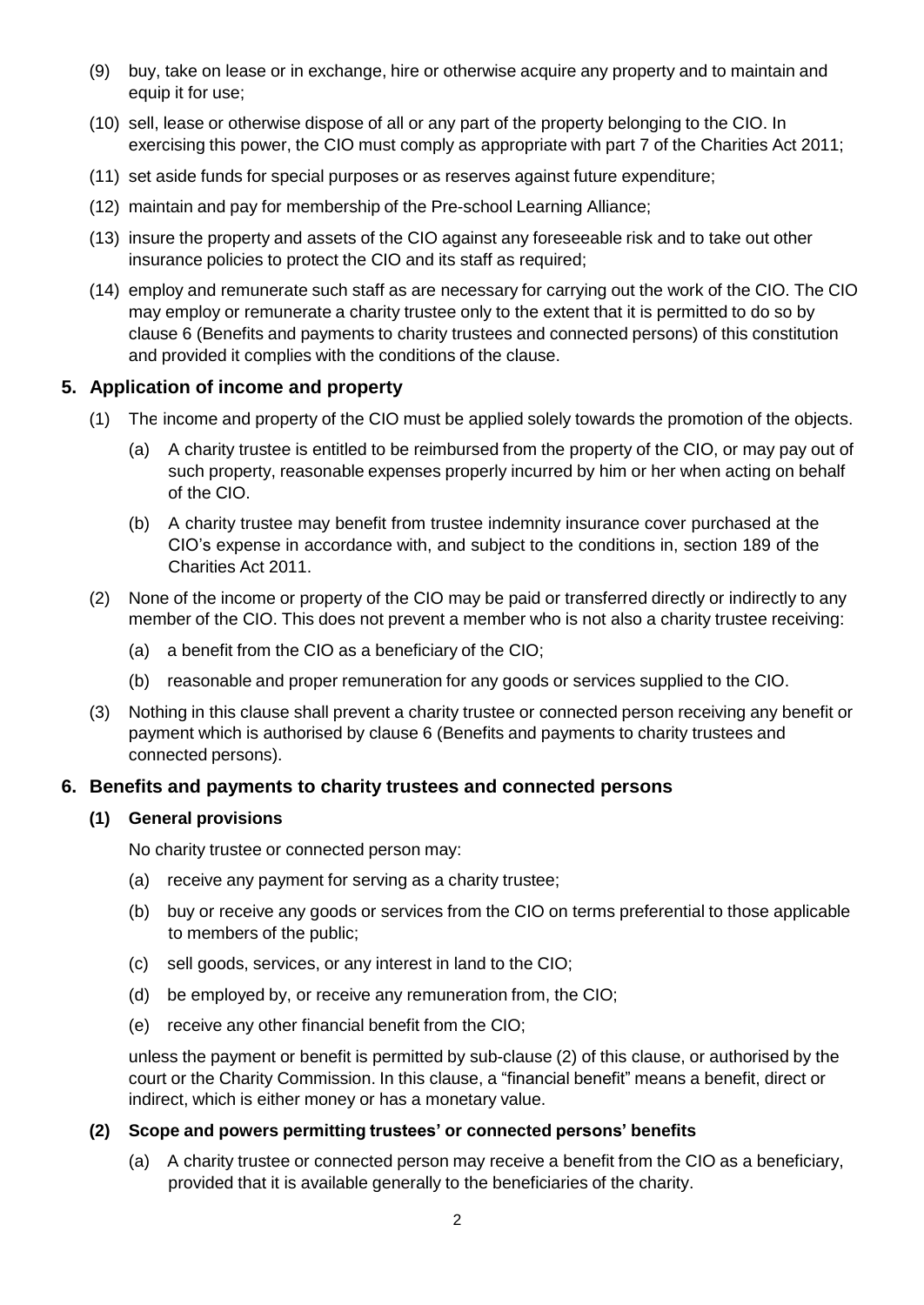- (b) Subject to the conditions in sub-clause (3) of this clause:
	- i. a charity trustee or connected person may enter into a contract for the supply of services, or of goods that are supplied in connection with the provision of services, to the CIO;
	- ii. a charity trustee or connected person may provide the CIO with goods that are not supplied in connection with services provided to the CIO by the charity trustee or connected person;
	- iii. a paid employee of the CIO may be appointed as a charity trustee, where his or her employment occurs prior to his or her trusteeship.
- (c) A charity trustee or connected person may receive rent for premises let by the trustee or connected person to the CIO. The amount of the rent and the other terms of the lease must be reasonable and proper. The charity trustee concerned must withdraw from any meeting at which such a proposal or the rent or other terms of the lease are under discussion.
- (d) A charity trustee or connected person may take part in the normal trading and fundraising activities of the CIO on the same terms as members of the public.

## **(3) Controls for the supply of services and goods by a trustee or connected person and for the appointment of an employee as a trustee**

The CIO and its charity trustees may only rely upon the authority provided by sub-clause (2)(b) of this clause if each of the following conditions is satisfied:

- (a) The amount of the payment received by the employee is reasonable in relation to the nature of the employment; or the amount or maximum amount of the payment for the services and/or goods provided is reasonable in the circumstances and set out in a written agreement between the CIO and the charity trustee or connected person supplying the services and/or goods ("the supplier").
- (b) The other charity trustees are satisfied that it is in the best interests of the CIO to appoint the paid employee as a charity trustee, or to enter into the agreement with the supplier rather than with someone who is not a charity trustee or connected person. In reaching that decision the charity trustees must balance the advantages against the disadvantages of doing so.
- (c) The reason for their decision is recorded by the charity trustees in the minute book.
- (d) The paid employee or supplier is absent from the part of any meeting at which there is discussion of the appointment or the proposal to enter into a contract or arrangement with him, her or it and withdraws from all discussions which have any bearing on the terms of the agreement or his or her employment, or on the acceptability of the standard of service provided.
- (e) The paid employee or supplier does not vote on any such matter and is not to be counted when calculating whether a quorum of charity trustees is present at the meeting.
- (f) A majority of the charity trustees are not in receipt of any remuneration or payments, or connected to someone in receipt of remuneration or payments, authorised by this clause.

## **(4) In sub-clauses (2) and (3) of this clause:**

- (a) "Connected person" includes any person within the definition set out in clause 30 (Interpretation).
- (b) Nothing permits a trustee or a connected person to be employed under a contract of employment to work for the CIO during their term of office, without prior authorisation by the court or the Charity Commission.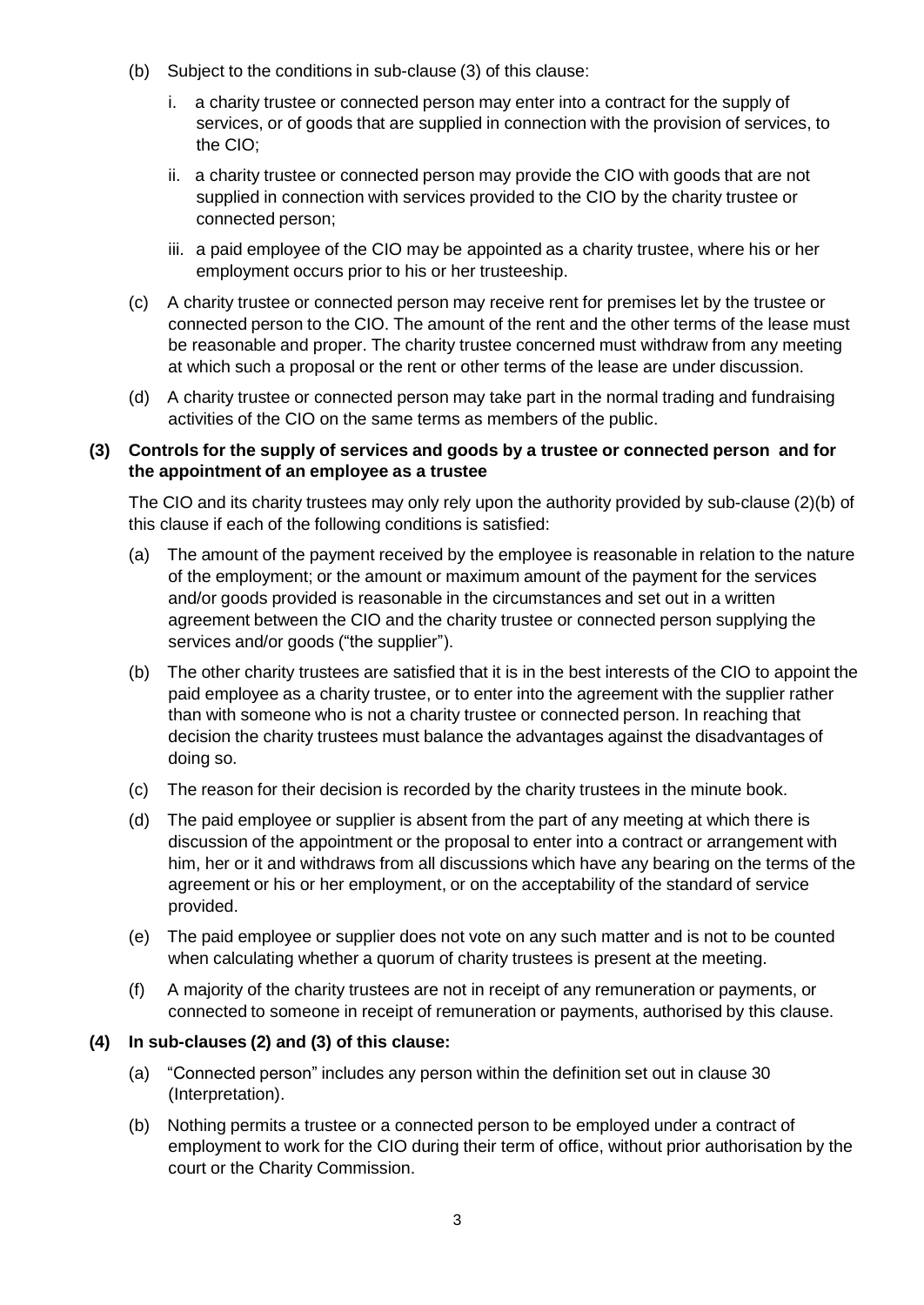# **7. Conflicts of interest and conflicts of loyalty**

A charity trustee must:

- (1) declare the nature and extent of any interest, direct or indirect, which he or she or a connected person has in a proposed transaction or arrangement with the CIO or in any transaction or arrangement entered into by the CIO which has not previously been declared; and
- (2) absent himself or herself from any discussions of the charity trustees in which it is possible that a conflict of interest will arise between his or her duty to act solely in the interests of the CIO and any personal interest (including, but not limited to, any financial interest).

Any charity trustee absenting himself or herself from any discussions must not vote or be counted as part of the quorum in any decision of the charity trustees on the matter.

## **8. Liability of members to contribute to the assets of the CIO if it is wound up**

If the CIO is wound up, the members of the CIO have no liability to contribute to its assets and no personal responsibility for settling its debts and liabilities.

## **9. Membership of the CIO**

#### **(1) Admission of new members**

Membership of the CIO is divided into two kinds:

#### **(a) Family membership**

#### **i. Eligibility**

Family membership is available to the parents or guardians of all children who attend any group run by the CIO wishing to support the aims of the CIO.

#### **ii. Voting rights**

Each family holding family membership will count as one member of the CIO and will be entitled to one vote at any general meetings of the members of the CIO.

#### **(b) Affiliate membership**

## **i. Eligibility**

Affiliate membership of the CIO is open to anyone who is interested in furthering its purposes and who, by applying for membership, has indicated his, her or its agreement to become a member and acceptance of the duty of members set out in sub-clause (3) of this clause.

A member may be an individual or corporate body, or an individual or corporate body representing an organisation which is not incorporated.

## **ii. Voting rights**

Each individual or organisation holding affiliate membership will count as one member of the CIO and will be entitled to one vote at any general meetings of the members of the CIO.

## **(c) Admission procedure**

The charity trustees:

- a. May require applications for membership to be made in any reasonable way that they decide;
- b. Shall, if they approve an application for membership, notify the applicant of their decision within 21 days;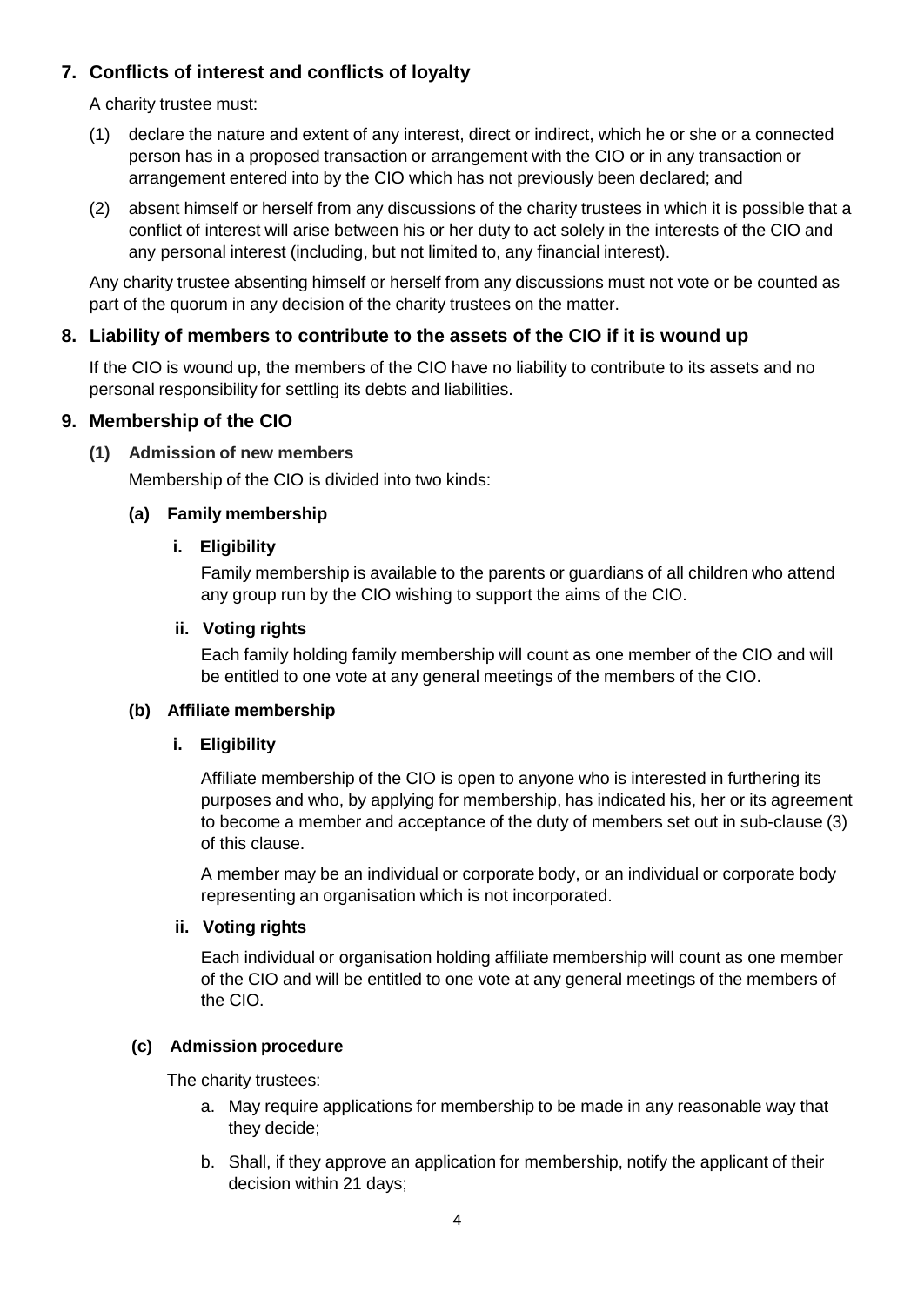- c. May refuse an application for membership if they believe that it is in the best interests of the CIO for them to do so;
- d. Shall, if they decide to refuse an application for membership, give the applicant their reasons for doing so within 21 days of the decision being taken and give the applicant the opportunity to appeal against the refusal; and
- e. Shall give fair consideration to any such appeal and shall inform the applicant of their decision, but any decision to confirm refusal of the application for membership shall be final.

#### **(2) Transfer of membership**

Membership of the CIO cannot be transferred to anyone else, except in the case of:

- (a) a family with membership of the CIO who may appoint amongst themselves one parent or guardian to act as a representative; or
- (b) an unincorporated organisation, whose membership may be transferred to a new representative. Such transfer of membership does not take effect until the CIO has received written notification of the transfer from the unincorporated organisation.

#### **(3) Duty of members**

It is the duty of each member of the CIO to exercise his or her powers as a member of the CIO in the way he or she decides in good faith would be most likely to further the purposes of the CIO.

#### **(4) Termination of membership**

- (a) Membership of the CIO comes to an end:
	- i. if the member dies, or in case of an organisation (or the representative of an organisation) that organisation goes into liquidation or ceases to exist;
	- ii. if the member sends a written notice of resignation or their intention to opt out of membership to the charity trustees;
	- iii. if any sum of money owed by the member to the CIO is not paid in full within six months of its falling due;
	- iv. in the case of family members, at the end of the last term in which any child or children of the family attended any group run by the CIO; or
	- v. if the charity trustees decide that it is in the best interests of the CIO that the member in question should be removed from membership, and pass a resolution to that effect.
- (b) Before the charity trustees take any decision to remove someone from membership of the CIO they must:
	- i. inform the member of the reasons why it is proposed to remove him, her or it from membership;
	- ii. give the member at least 14 clear days notice in which to make written representations to the charity trustees as to why he, she or it should not be removed from membership;
	- iii. at a duly constituted meeting of the charity trustees, consider whether or not the member should be removed from membership;
	- iv. consider at that meeting any representations which the member makes as to why he, she or it should not be removed; and
	- v. allow the member, or the member's representative, to make those representations in person at that meeting, if the member so chooses.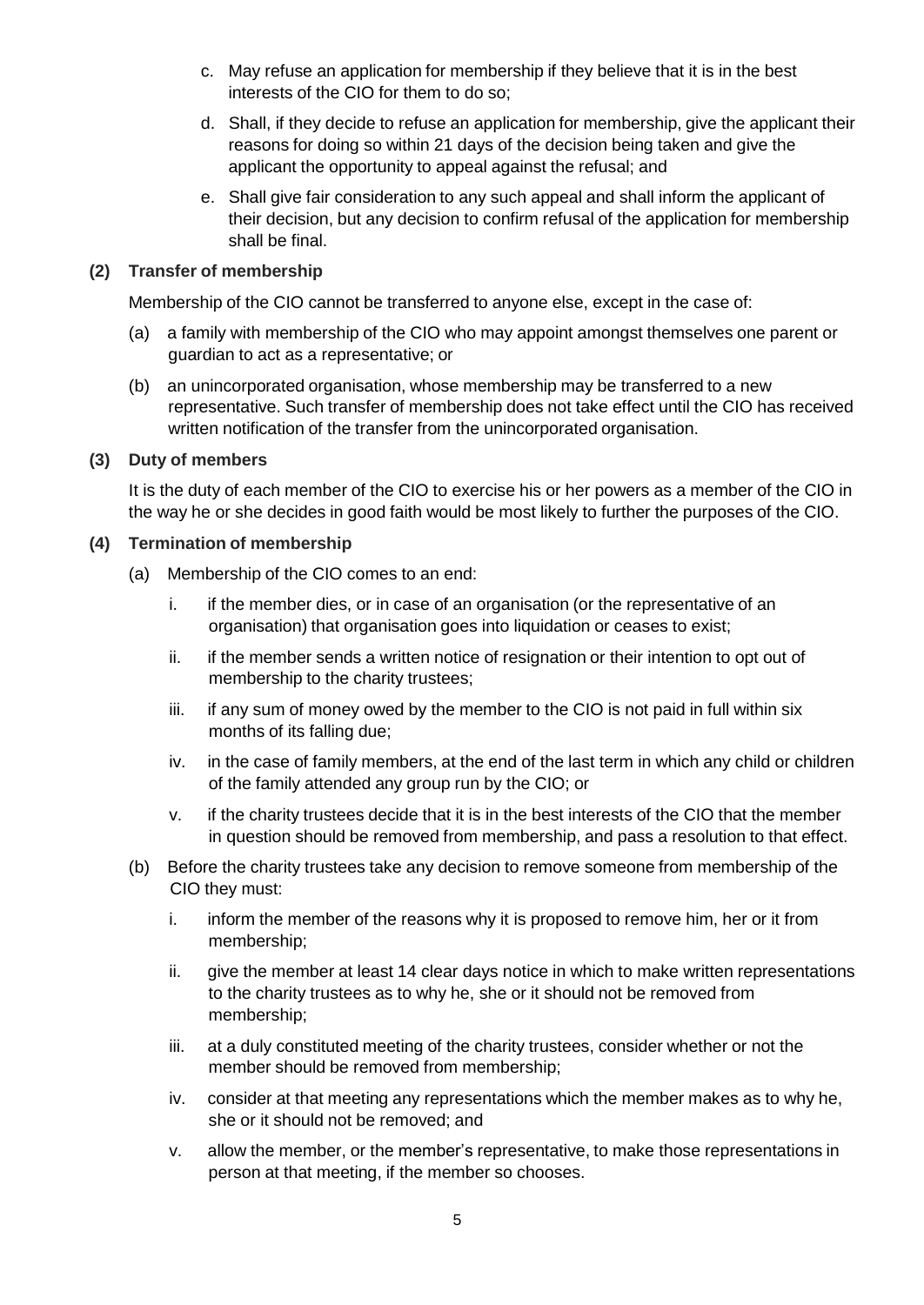## **10.Members' decisions**

#### **(1) Decisions that must be taken in a particular way**

- (a) Any decision to remove a trustee must be taken in accordance with sub-clauses 15(2) and (3).
- (b) Any decision to amend this constitution must be taken in accordance with clause 28 (Amendment of constitution) of this constitution.
- (c) Any decision to wind up or dissolve the CIO must be taken in accordance with clause 29 (Voluntary winding up or dissolution) of this constitution. Any decision to amalgamate or transfer the undertaking of the CIO to one or more other CIOs must be taken in accordance with the provisions of the Charities Act 2011.

#### **(2) General provisions**

Except for those decisions in sub-clause (1) of this clause, decisions of the members of the CIO may be taken either by vote at a general meeting as provided in sub-clause (3) of this clause or by written resolution as provided in sub-clause (4) of this clause.

#### **(3) Taking ordinary decisions by vote**

Decisions of the members of the CIO may be taken by means of a resolution at a general meeting, held in accordance with clause 11 (General meetings of members) of this constitution. Such a resolution may be passed by a simple majority of votes cast at a meeting (including votes cast by postal or email ballot).

#### **(4) Taking ordinary decisions by written resolution without a general meeting**

- (a) A resolution in writing agreed by a simple majority of all the members entitled to vote upon it shall be effective, provided that:
	- i. a copy of the proposed resolution has been sent out to all the members eligible to vote; and
	- ii. the document or documents in which members have signified their agreement are received at the specified address within the period of 28 days beginning with the circulation date. The document signifying a member's agreement must be authenticated by their signature or in such manner as the CIO has specified.
- (b) The resolution in writing may comprise several copies to which one or more members have signified their agreement.
- (c) Eligibility to vote on the resolution is limited to members who are members of the CIO on the date when the proposal is first circulated.
- (d) A proposal for decision by written resolution by the members may be made at any time by the charity trustees or at the request of not less than 10% of the members of the CIO.
- (e) The charity trustees must within 21 days of receiving such a request comply with it if:
	- i. the proposal is not frivolous or vexatious, and does not involve the publication of defamatory material;
	- ii. the proposal is stated with sufficient clarity to enable effect to be given to it if it is agreed by the members; and
	- iii. effect can lawfully be given to the proposal if it is so agreed.

## **11.General meetings of the members**

**(1) Types of general meeting**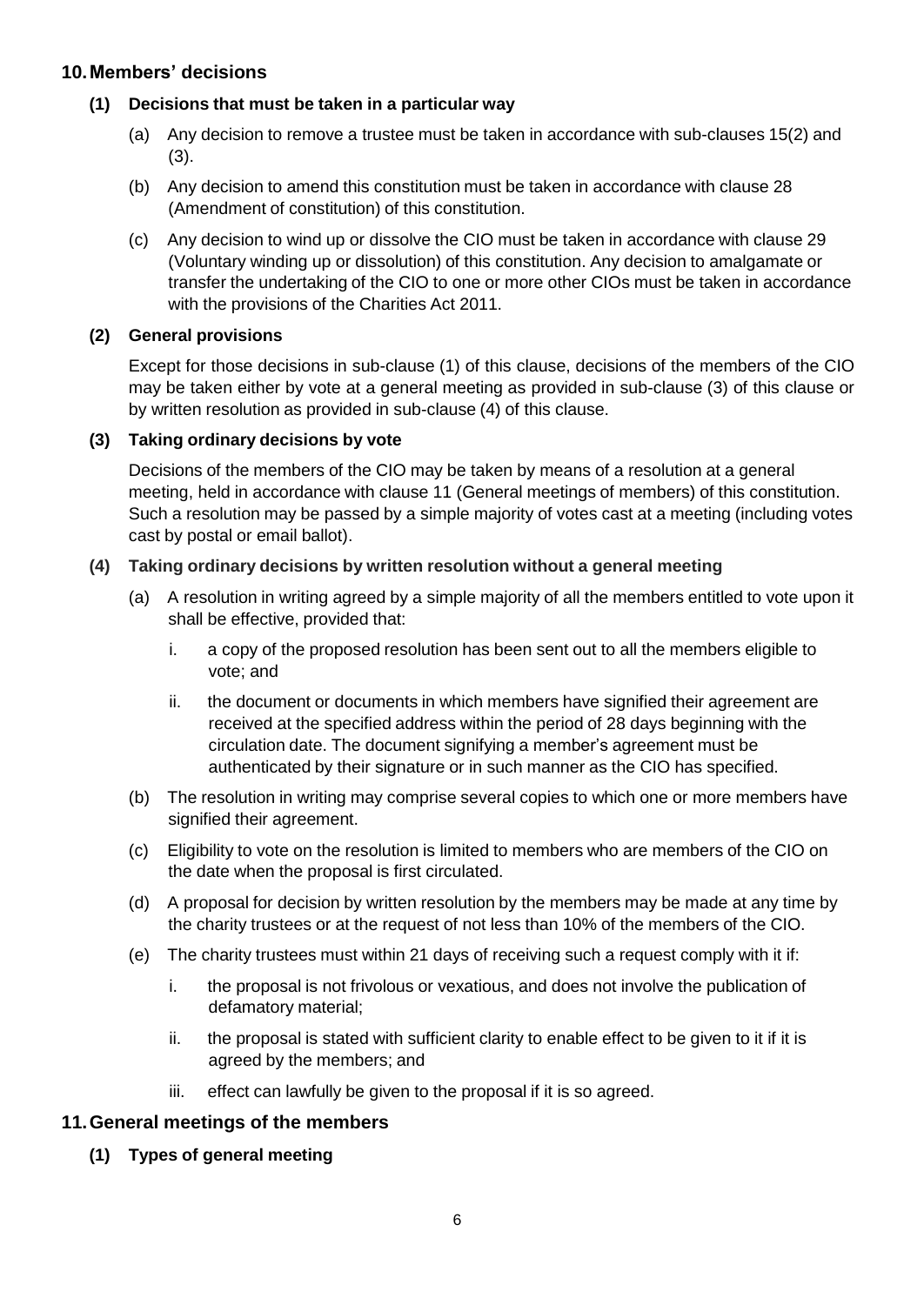- (a) There must be an annual general meeting (AGM) of the members of the CIO. The first AGM must be held within 18 months of the registration of the CIO, and subsequent AGMs must be held at intervals of not more than 15 months. The AGM must:
	- i. receive the annual statement of accounts (duly audited or examined where applicable);
	- ii. receive the trustees' annual report; and
	- iii. elect trustees as required under clause 13 (Appointment of charity trustees) of this constitution.
- (b) Other general meetings of the members of the CIO may be held at any time. (c)

All general meetings must be held in accordance with the following provisions.

#### **(2) Calling general meetings**

- (a) Any charity trustee or member of the CIO may submit a resolution that may properly be proposed at a general meeting.
- (b) A resolution may only properly be proposed if it is lawful, and is not defamatory, frivolous or vexatious.
- (c) The charity trustees:
	- i. must call the annual general meeting of the members of the CIO in accordance with sub-clause (1) of this clause, and identify it as such in the notice of the meeting; and
	- ii. may call any other general meeting of the members at any time.
- (d) The charity trustees must, within two months, call a general meeting of the members of the CIO if:
	- i. they receive a request to do so from at least one quarter of the members of the CIO; and
	- ii. the request states the general nature of the business to be dealt with at the meeting, and is authenticated by the member(s) making the request.
- (e) If the charity trustees fail to call a general meeting at the request of its members, then the members who requested the meeting may call a general meeting themselves in accordance with the procedures in this clause 11 (General meetings of the members) of the constitution.
- (f) The CIO must reimburse any reasonable expenses incurred by the members calling a general meeting by reason of the failure of the charity trustees to duly call the meeting, but the CIO shall be entitled to be indemnified by the charity trustees who were responsible for such failure.

## **(3) Notice of general meetings**

- (a) The charity trustees or the relevant members of the CIO must give at least 14 clear days notice of any general meeting to all of the members and the charity trustees of the CIO.
- (b) If it is agreed by not less than 90% of all members of the CIO, any resolution may be proposed and passed at the meeting even though the notice period within sub-clause (3)(a) of this clause has not been met. This sub-clause does not apply where a specific period of notice is strictly required by another clause in this constitution, by the Charities Act 2011 or by the General Regulations.
- (c) The notice of any general meeting must:
	- i. state the time and date of meeting;
	- ii. give the address at which the meeting is to take place;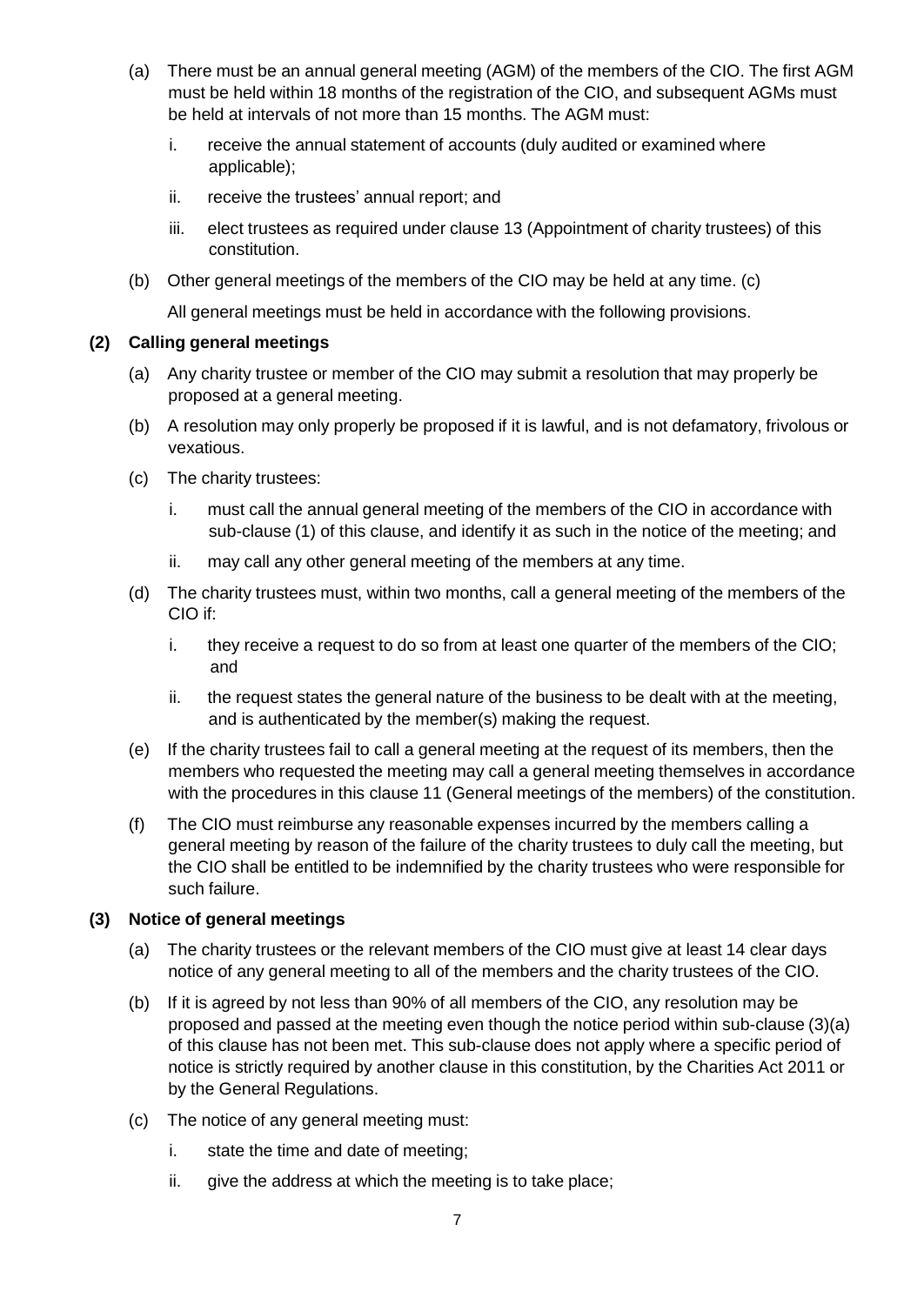- iii. give particulars of any resolution which is to be moved at the meeting, and of the general nature of any other business to be dealt with at the meeting;
- iv. if a proposal to alter the constitution of the CIO is the considered at the meeting, include the text of the proposed alteration; and
- v. include, with the notice for the AGM, the annual statement of accounts and trustees' annual report, details of persons who have so far notified their willingness to stand for election or re-election as trustee or, where allowed under clause 22 (Use of electronic communication), details of where the information may be found on the CIO's website.
- (d) Proof that an envelope containing a notice was properly addressed, prepaid and posted, or that an electronic form of notice was properly addressed and sent, shall be conclusive evidence that the notice was given. Notice shall be deemed to be given 48 hours after it was posted or sent.
- (e) The proceedings of a meeting shall not be invalidated because a member who was entitled to receive notice of the meeting did not receive it because of accidental omission by the CIO.

## **(4) Chairing of general meetings**

The person nominated as chair by the charity trustees under sub-clause 19(2) (Chairing of meetings) shall, if present and willing to act, chair the meeting. Subject to that, the members of the CIO who are present at a general meeting shall appoint a chair for the meeting.

#### **(5) Quorum at general meetings**

- (a) No business may be transacted at any general meeting of the members of the CIO unless a quorum is present.
- (b) Subject to the following provisions, the quorum for general meetings shall be the greater of 5% or three members. Any individual with membership, or any organisation or family represented by a person in accordance with sub-clause (9) of this clause, who is present at the meeting is counted in the quorum.
- (c) If at any time during the meeting a quorum ceases to be present, the meeting may discuss issues and make recommendations to the trustees, but may not make any decisions. If decisions are required which must be made by a meeting of the members, the meeting must be adjourned.
- (d) If the meeting has been called by or at the request of the members in accordance with subclause (2)(e) of this clause and a quorum is not presented within 15 minutes of the starting time specified in the notice of the meeting, the meeting is closed.
- (e) If the meeting has been called in any other way and a quorum is not present within 15 minutes of the starting time specified in the notice of the meeting, the chair must adjourn the meeting. The date, time and place at which the meeting will resume must be notified to the CIO's members at least seven clear days before the date on which it will resume.
- (f) If a quorum is not present within 15 minutes of the start time of any adjourned meeting, the members present at the meeting constitute a quorum.

## **(6) Voting at general meetings**

- (a) Any decisions other than those within clause 10(1) (Decisions that must be taken in a particular way) shall be taken by a simple majority of votes cast at the meeting (including postal or email votes). Every member of the CIO has one vote.
- (b) A resolution put to the vote of a meeting shall be decided on a show of hands, unless a poll is duly demanded by the chair or by at least 10% of the members present at the meeting.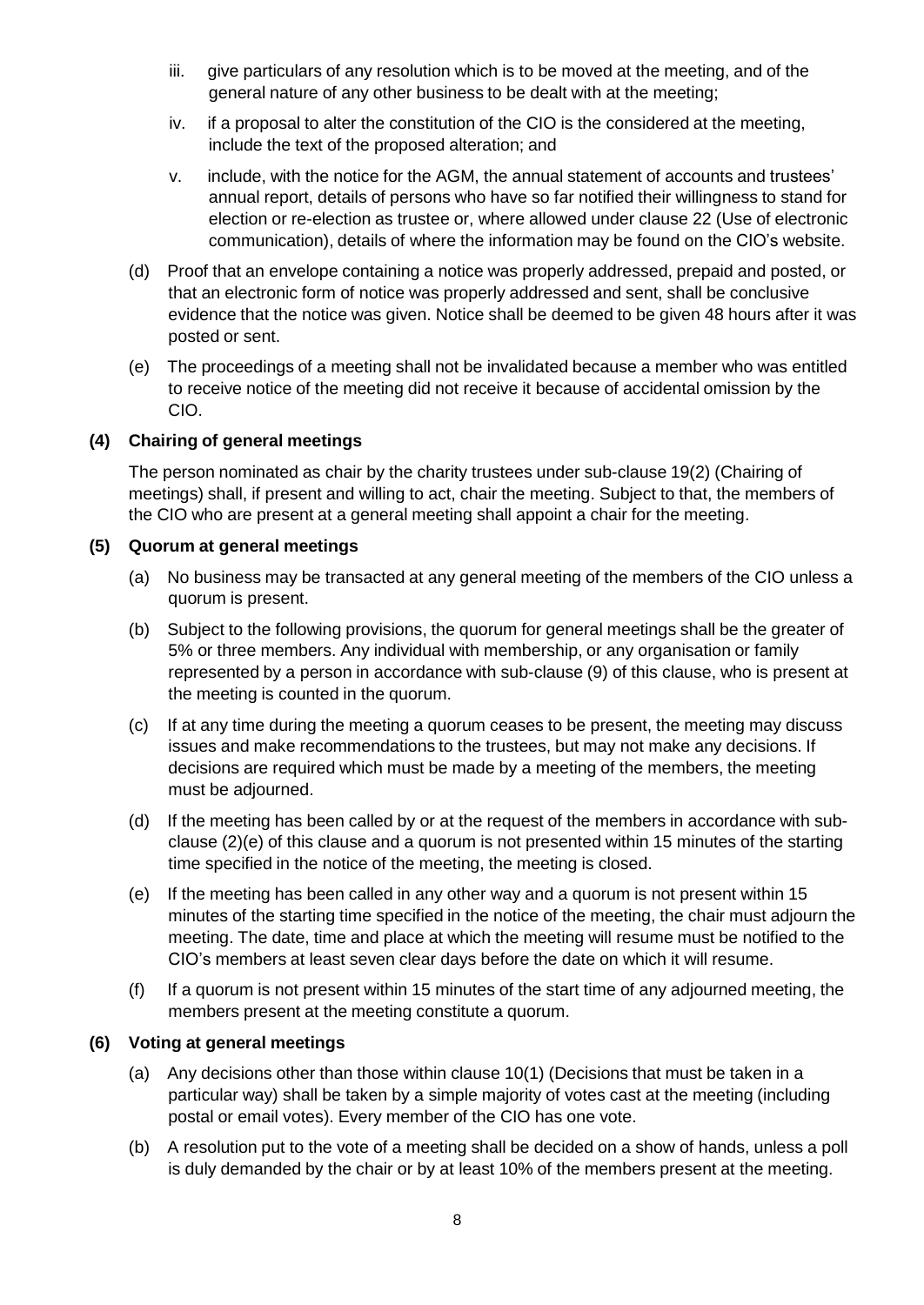- (c) A poll demanded on the election of a person to chair the meeting or on a question of adjournment must be taken immediately.
- (d) A poll on any other matter may be taken:
	- i. at the meeting at which it was demanded;
	- ii. at some other time and place specified by the chair; or
	- iii. through the use of postal or electronic communications;

provided that the result of the poll is announced within 30 days of the demand for the poll. The manner of the poll shall be decided by the chair of the meeting.

- (e) In the event of an equality of votes, whether on a show of hands or on a poll, the chair of the meeting shall have a second, or casting, vote.
- (f) Any objection to the qualification of any voter must be raised at the meeting at which the vote is cast and the decision of the chair of the meeting shall be final.

## **(7) Adjournment of meetings**

The chair may, with the consent of a meeting at which a quorum is present (and shall if so directed by the meeting), adjourn the meeting to another time and/or place. No business may be transacted at an adjourned meeting except business which could properly have been transacted at the original meeting.

#### **(8) Postal and email voting**

- (a) The CIO may, if the charity trustees so decide, allow the members to vote by post or electronic mail ("email") to elect charity trustees or to make a decision on any matter that is being decided at a general meeting of the members.
- (b) The charity trustees must appoint at least two independent scrutineers to supervise the conduct of the postal/email ballot and the counting of votes.
- (c) If postal and/or email voting is to be allowed on a matter, the CIO must send a notice to the members of the CIO at least 21 days before the deadline for receipt of votes cast in this way.
- (d) Notice may be sent either by email, if the member has agreed to receive notices in this way under clause 22 (Use of electronic communication), or by post to all other members and must include:
	- i. an explanation of the purpose of the vote;
	- ii. the voting procedure to be followed by the member; and
	- iii. a voting form capable of being returned by email or post to the CIO, which contains details of the resolution being put to a vote or of the candidates for election, as applicable.
- (e) The voting procedure must:
	- i. require all forms returned by post to have the member's name and signature at the top of the form and to be addressed to 'The Scrutineers for [name of CIO]', at such postal address as is specified;
	- ii. require all votes cast by email to have the member's name to be at the top of the email and to be returned to an email address used only for this purpose and accessed only by a scrutineer;
	- iii. specify the closing date and time for receipts of votes; and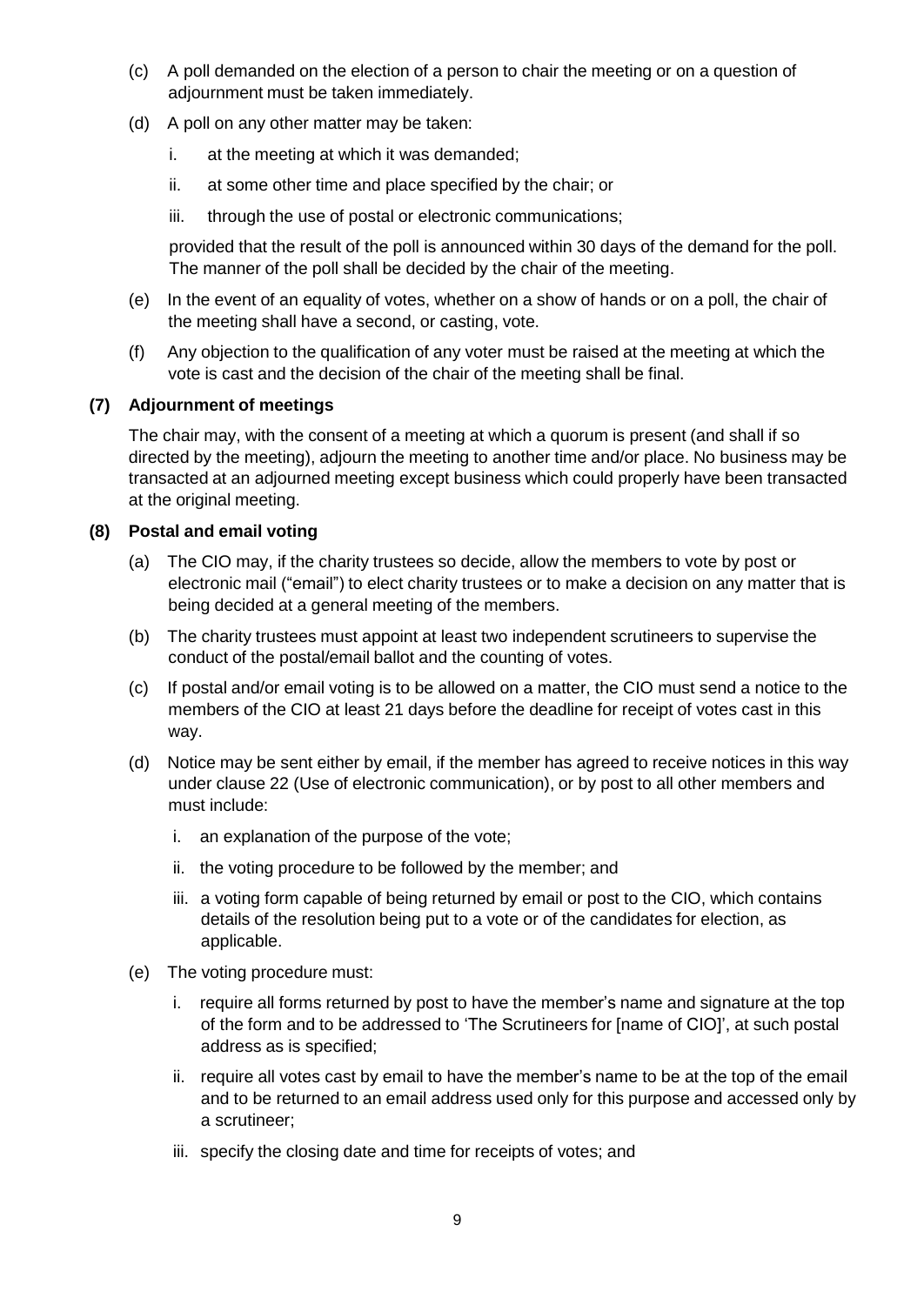- iv. state that any votes received after the closing date or not complying with the voting procedure will be invalid and not be counted.
- (f) For postal and email votes, the scrutineers must cut off and retain the top of the form or email (with the member's name and/or signature). A scrutineer must record on this whether the vote has been counted and, if the vote has been declared invalid, the reason for such declaration. This provides the evidence of whether the member's vote was valid or invalid.
- (g) Votes cast by post or email must be counted by all the scrutineers before the meeting at which the vote is to be taken. The scrutineers must provide written confirmation of the total number of valid and invalid votes, making a list of members casting valid votes and a separate list of members casting votes which were invalid. These lists must be provided to a charity trustee or other person overseeing admission to, and voting at, the general meeting.
- (h) A member who has cast a valid postal or email vote must not vote or be counted in the quorum for any part if the meeting on which he, she or it has already cast a valid vote. A member who has cast an invalid vote by post or email is allowed to vote at the meeting and counts towards the quorum.
- (i) Only after votes taken by hand or by poll at, or after, the meeting have been counted shall the scrutineers declare the result of the valid postal and email votes received, and these votes shall be included in the declaration of the result of the vote.
- (j) Following the final declaration of the result of the vote, the scrutineers must provide to a charity trustee or other authorised person separate bundles containing:
	- i. the evidence of members submitting valid postal and email votes;
	- ii. the evidence of members submitting invalid votes;
	- iii. the valid votes; and
	- iv. the invalid votes.
- (k) Any dispute about the conduct of a postal or email ballot must be referred initially to a panel set up by the charity trustees to consist of two trustees and two persons independent of the CIO. If the dispute cannot be satisfactorily resolved via the panel, it must be referred to the Electoral Reform Society.

## **(9) Representation of families, organisations and corporate members**

A family, organisation or a corporate body that is a member of the CIO may nominate one person to act as its representative at any general meeting of the CIO or to vote by post or email. In the case of a family member, the representative must be a parent or guardian of a child who attends a group run by the CIO.

The representative is entitled to exercise the same powers on behalf of the family, organisation or corporate body as they could exercise as an individual with membership of the CIO.

## **12.Charity trustees**

## **(1) Functions and duties of charity trustees**

The charity trustees shall manage the affairs of the CIO and may for that purpose exercise all the powers of the CIO. The charity trustees may regulate their functions and duties as they see fit. It is the duty of each charity trustee:

(a) to exercise his or her powers and to perform his or her functions as a trustee of the CIO in the way he or she decides in good faith would be most likely to further the purposes if the CIO; and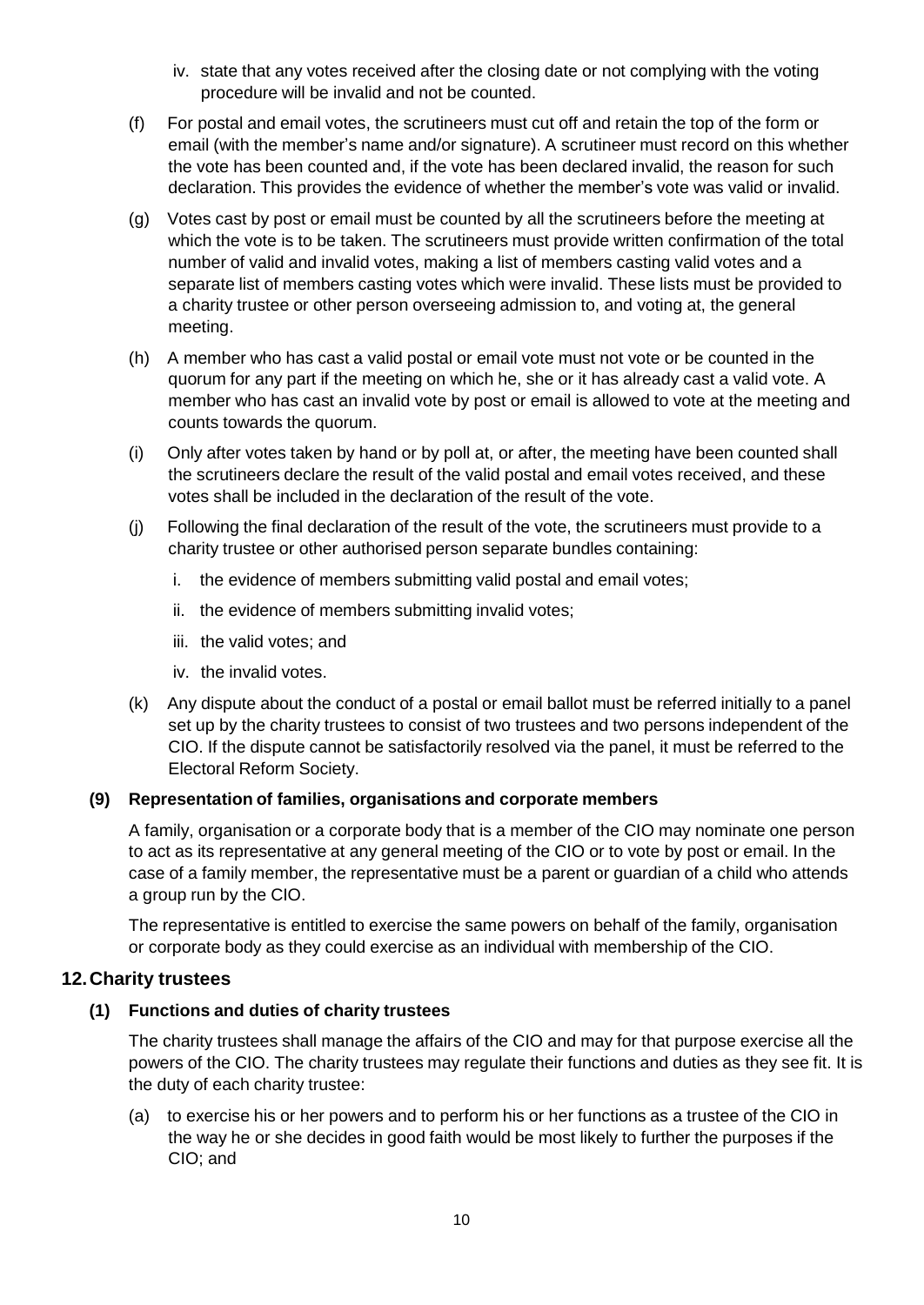- (b) to exercise, in the performance of those functions, such care and skill as is reasonable in the circumstances having regard in particular to:
	- i. any special knowledge or experience that he or she has or holds himself or herself out as having; and
	- ii. if he or she acts as a charity trustee of the CIO in the course of business or profession, to any special knowledge or experience that it is reasonable to expect of a person acting in the course of that kind of business or profession.

## **(2) Eligibility for trusteeship**

- (a) Every charity trustee must be a natural person.
- (b) No one may be appointed as a charity trustee:
	- i. if he or she is not a member of the CIO, or a nominated representative of a family or an organisation that is a member of the CIO, at the time of their appointment;
	- ii. if he or she is under the age of 16 years; or
	- iii. if he or she would automatically cease to hold office under the provisions of clause  $15(1)(f)$ .
- (c) No one is entitled to act as a charity trustee, whether on appointment or on any reappointment, until he or she has expressly acknowledged, in whatever way the charity trustees decide, his or her acceptance of the office of charity trustee.
- (d) The total number of trustees under the age of 18 years must not at any time be more than half of the total number of trustees in office.

#### **(3) Number of charity trustees**

- (1) There must be at least three charity trustees. If the number falls below this minimum, the remaining trustee or trustees may act only to call a meeting of the charity trustees, or to appoint a new charity trustee.
- (2) The maximum number of charity trustees is 12. The charity trustees may not appoint any charity trustee if, as a result, the number of charity trustees would exceed the maximum.

## **(4) First charity trustees**

The first charity trustees of the CIO are:

| <u>Amy Poole</u> |  |
|------------------|--|
| Eva Dorogi       |  |

# **13.Appointment of charity trustees**

- (1) The charity trustees are appointed at the AGM of the charity to serve for two successive years and shall retire from office with effect from the conclusion of the second AGM following their appointment.
- (2) At every AGM of the members of the CIO, one third (or the number nearest to one third) of the elected charity trustees shall retire from office.
- (3) The charity trustees to retire by rotation shall be those who have been longest in office since their last appointment or reappointment. If any charity trustees were last appointed or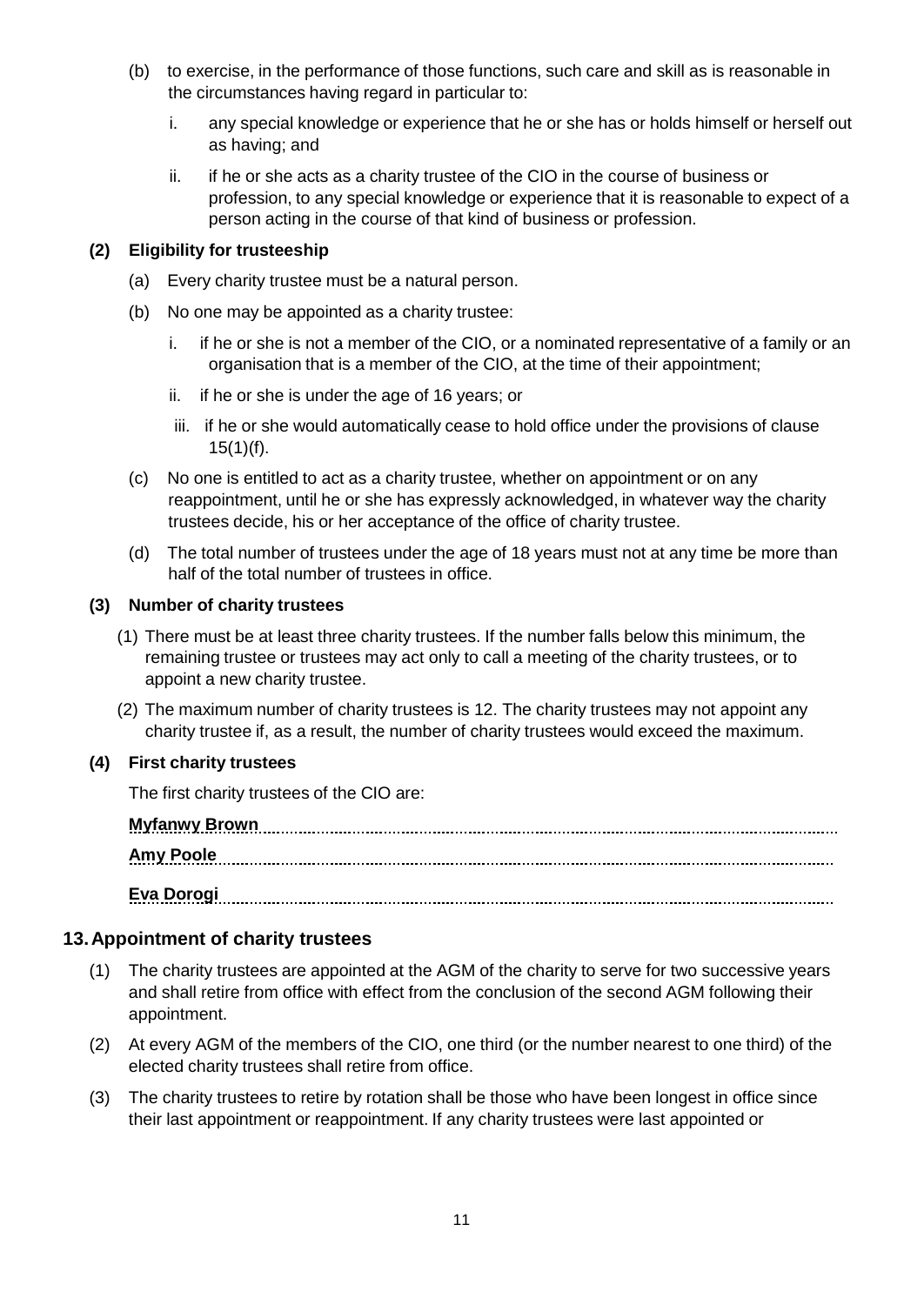reappointed on the same day, those to retire shall (unless otherwise agreed amongst themselves) be determined by lot.

- (4) The vacancies so arising may be filled by the decision of the members at the AGM; any vacancies not filled at the AGM may be filled as provided in sub-clause (5) of this clause.
- (5) The members or the charity trustees may at any time decide to appoint a new charity trustee, whether in place of a charity trustee who has retired or been removed in accordance with clause 15 (Retirement and removal of charity trustees), or as an additional charity trustee, provided that the limit specified in sub-clause 12(3) (Number of charity trustees) would not as a result be exceeded. A person so appointed, shall serve for two successive years and shall retire in accordance with sub-clauses (2) and (3) of this clause.
- (6) Where an individual is appointed as a charity trustee, it is that individual who is the charity trustee. No other individual with whom they share membership shall be entitled to stand in their place at meetings of the charity trustees or have any other rights as a charity trustee.
- (7) To encourage parental involvement, at least two thirds of the charity trustees shall normally at the time of election be family members. In the event that this figure cannot be achieved however, the CIO may elect affiliate members to make up the balance of the charity trustees.

#### **14.Information for new charity trustees**

The charity trustees will make available to each new charity trustee, on or before his or her first appointment:

- (1) a copy of this constitution and any amendments made to it;
- (2) a copy of the CIO's latest trustees' annual report and statement of accounts; and
- (3) a copy of the roles and responsibilities of trustees as produced by the Charity Commission..

## **15.Retirement and removal of charity trustees**

- (1) A charity trustee ceases to hold office if he or she:
	- (a) retires by notifying the CIO in writing (but only if enough charity trustees will remain in office when the notice of resignation takes effect to satisfy clause 12(3) (Number of trustees));
	- (b) is absent without permission of the charity trustees from all their meetings held within a period of six months and the charity trustees resolve that his or her office be vacated;
	- (c) dies;
	- (d) becomes incapable by reason of mental disorder, illness or injury of managing and administering his or her own affairs;
	- (e) is removed by the charity trustees or the members of the CIO in accordance with subclauses (2) and (3) of this clause; or
	- (f) is disqualified from acting as a charity trustee by virtue of sections 178 and 179 of the Charities Act 2011 (or any statutory re-enactment or modification of that provision).
- (2) A charity trustee shall be removed from office if a resolution to remove that trustee is proposed at a meeting of the charity trustees or a general meeting of the members called for that purpose and properly convened in accordance with clause 19 (Meetings and proceedings of the charity trustees) or clause 11 (General meetings of the members), and the resolution is passed by a two-thirds majority of votes cast at the meeting.
- (3) Before the charity trustees or the members of the CIO take any decision to remove someone as a charity trustee of the CIO they must:
	- (a) inform the individual of the reasons why it is proposed to remove him or her as a charity trustee, specifying the circumstances alleged to justify removal from office;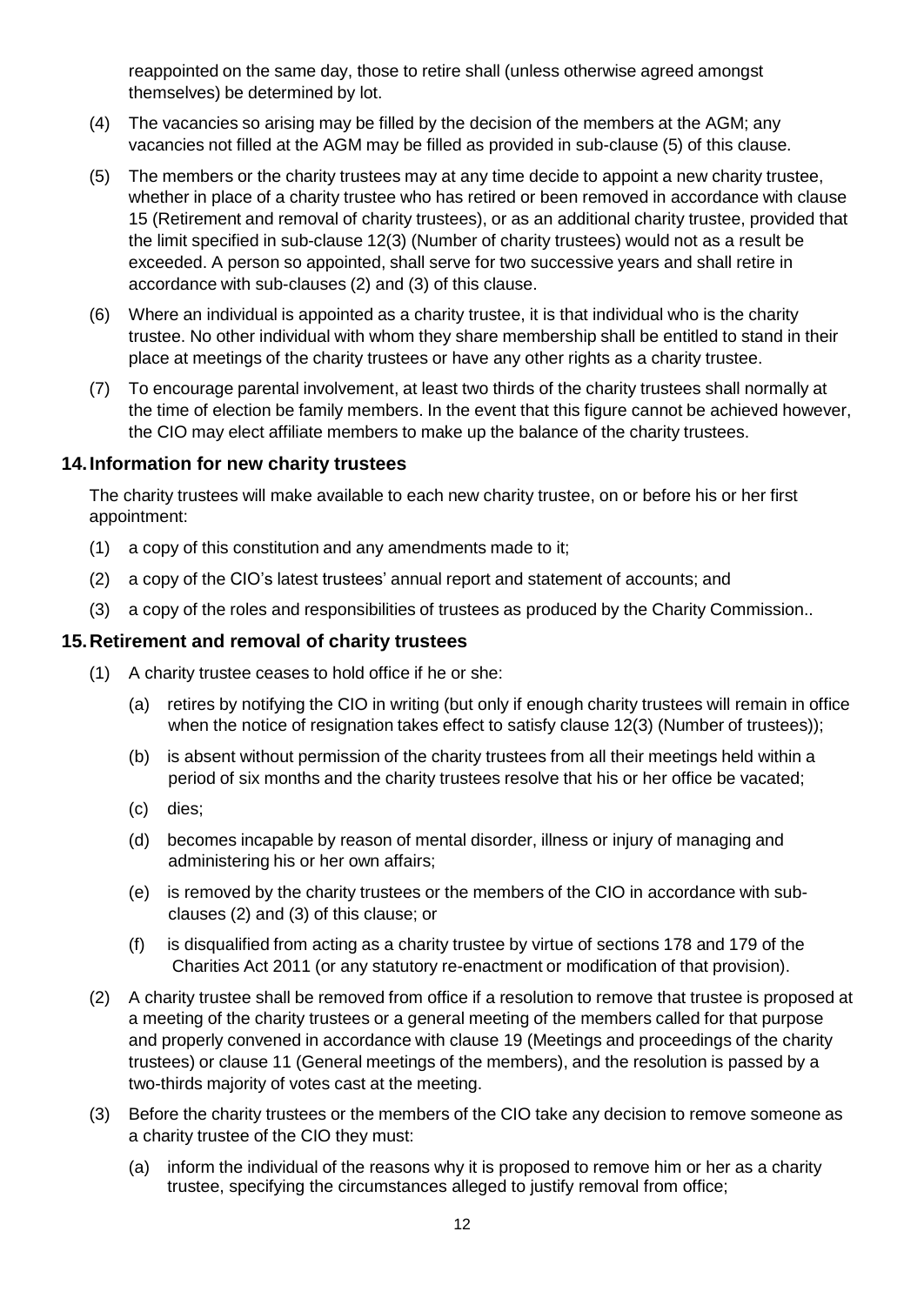- (b) give the individual at least 14 clear days notice in which to make written representations to the charity trustees or the members as to why he or she should not be removed as a charity trustee;
- (c) at a duly constituted meeting of the charity trustees or general meeting of the members, consider whether or not the individual should be removed as a charity trustee;
- (d) consider at that meeting any representations which the charity trustee makes as to why he or she should not be removed; and
- (e) allow the charity trustee, or the charity trustee's representative, to make those representations in person at that meeting, if the charity trustee so chooses.

## **16.Reappointment of charity trustees**

Any person who retires as a charity trustee at the annual general meeting or by giving notice to the CIO is eligible for reappointment. A charity trustee who has served for five consecutive terms may not be reappointed for a sixth consecutive term, but may be reappointed after an interval of at least one year.

## **17.Taking of decisions by charity trustees**

Except the decision to remove a trustee, which must be taken in accordance with sub-clauses 15(2) and (3), any decision of the trustees may be taken either:

- (1) at a meeting of the charity trustees; or
- (2) by a resolution in writing or electronic form agreed by all of the charity trustees, which may comprise either a single document or several documents containing the text of the resolution in like form to which one or more charity trustees has signified their agreement.

## **18.Delegation of charity trustees**

- (1) The charity trustee may delegate any of their powers or functions to a committee or committees, and, if they do, they must determine the terms and conditions on which the delegation is made. The charity trustees may at any time alter those terms and conditions, or revoke the delegation.
- (2) This power is in addition to the power of delegation in the General Regulations and any other power of delegation available to the charity trustees, but is subject to the following requirements:
	- (a) a committee may consist of two or more persons, but at least one member of each committee must be a charity trustee;
	- (b) the acts and proceedings of any committee must be brought to the attention of the charity trustees as a whole as soon as is reasonably practicable for authorisation; and
	- (c) the charity trustees shall from time to time review the arrangements, which they have made for the delegation of their powers.

## **19.Meetings and proceedings of charity trustees**

#### **(1) Calling meetings**

- (a) Any charity trustee may call a meeting of the charity trustees.
- (b) Subject to that, the charity trustees shall decide how their meetings are to be called, and what notice is required.

#### **(2) Chairing of meetings**

The charity trustees may appoint one of their number to chair their meetings and may at any time revoke such appointment. If no-one has been so appointed, or if the person appointed is unwilling to preside or is not present within 10 minutes of the starting time of the meeting, the charity trustees present shall appoint one of their number to chair that meeting.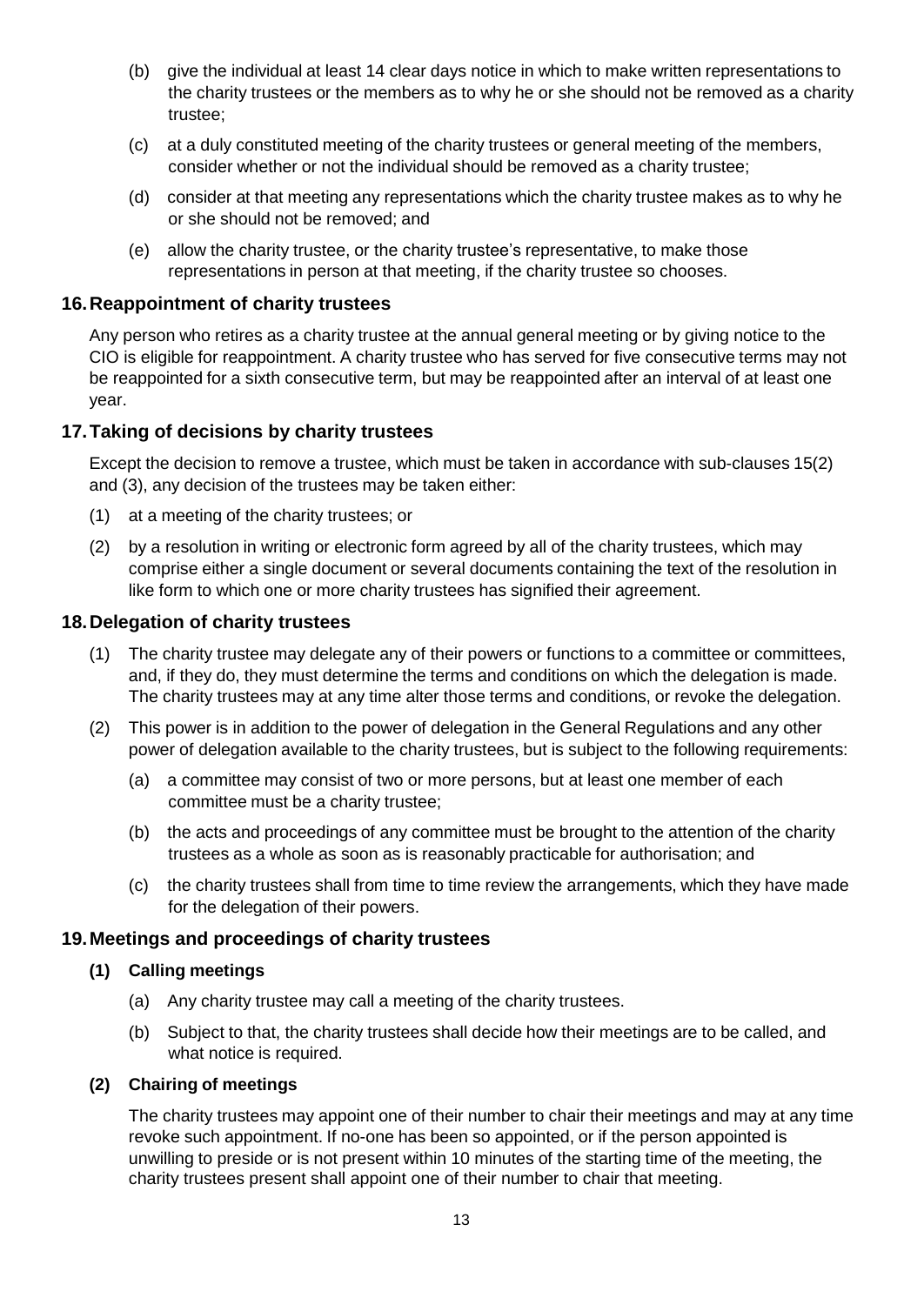## **(3) Procedure at meetings**

- (a) No decision shall be taken at a meeting unless a quorum is present at the time when the decision is taken. The quorum is half the charity trustees, or such larger number as the charity trustees may decide from time to time. A charity trustee shall not be counted in the quorum when any decision is made about a matter upon which he or she is not entitled to vote.
- (b) Subject to clause 7 (Conflicts of interest and conflicts of loyalty) of this constitution, each charity trustee will have one vote at meetings of the charity trustees.
- (c) Questions arising at a meeting shall be decided by a majority of those eligible to vote.
- (d) In the case of an equality of votes, the chair shall have a second or casting vote.

## **(4) Participation in meetings by electronic means**

- (a) A meeting may be held by suitable electronic means agreed by the charity trustees, in which each participant may communicate with all the other participants.
- (b) Any charity trustee participating at a meeting in such a manner shall qualify as being present at the meeting.
- (c) Meetings held by electronic means must comply with rules for meetings, including chairing and the taking of minutes.

#### **20.Saving provisions**

- (1) All decisions of the charity trustees, or of a committee of charity trustees, shall be valid despite the participation in any vote of a charity trustee:
	- (a) who is disqualified from holding office;
	- (b) who has previously retired or had been obliged by the constitution to vacate office; or
	- (c) who was not entitled to vote on the matter, whether by reason of a conflict of interest or otherwise;

if, without the vote of that charity trustee and that charity trustee being counted in the quorum, the decision has been made by a majority of the charity trustees at a quorate meeting.

(2) Nothing in this clause permits a charity trustee to keep any benefit that may be conferred upon him or her by a resolution of the charity trustees or of a committee of charity trustees if, but for sub-clause (1), the resolution would have been void, or if the charity trustee has not complied with clause 6 (Benefits and payments to charity trustees and connected persons) or clause 7 (Conflicts of interest and conflicts of loyalty).

## **21.Execution of documents**

- (1) The CIO shall execute documents by signature.
- (2) A document is validly executed as a deed if signed by two of the charity trustees and a simple contract is validly executed if it is signed by one trustee.

## **22.Use of electronic communications**

#### **(1) General**

The CIO will comply with the requirements of the Communications Provisions in the General Regulations and in particular:

- (a) The requirement to provide within 21 days to any member on request a hard copy of any document or information sent to the member in electronic form.
- (b) Any requirements to provide information to the Charity Commission in a particular form or manner.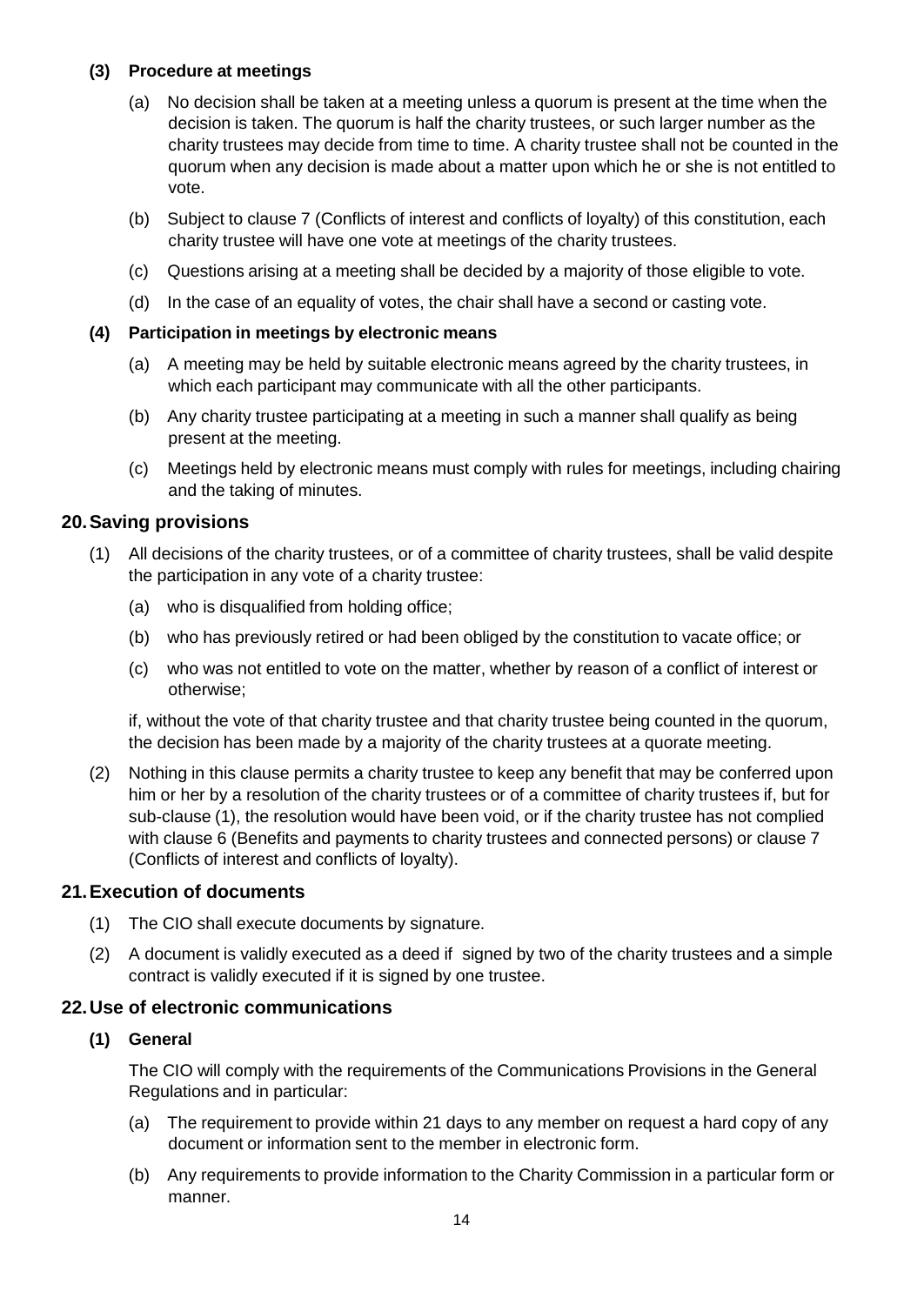## **(2) To the CIO**

Any member or charity trustee of the CIO may communicate electronically with the CIO to an address specified by the CIO for the purpose, so long as the communication is authenticated in a manner which is satisfactory to the CIO.

## **(3) By the CIO**

- (a) Any member or charity trustee of the CIO, by providing the CIO with his or her email address, is taken to have agreed to receive communications from the CIO in electronic form at that address, unless they have indicated to the CIO an unwillingness to receive such electronic communications.
- (b) The charity trustees may, subject to compliance with any legal requirements, by means of publication on its website:
	- i. provide the members with the notice referred to in clause 11(3) (Notice of general meetings);
	- ii. give charity trustees notice of their meetings in accordance with clause 19(1) (Calling meetings); and
	- iii. submit a proposal to the members or charity trustees for a decision by written resolution or postal vote in accordance with the CIO's powers under clause 10 (Members' decisions), 17(2) (Taking of decisions by charity trustees) or 11(8) (Postal and email voting).
- (c) The charity trustees must:
	- i. take reasonable steps to ensure that members and charity trustees are promptly notified of the publication of any such notice or proposal; and
	- ii. send any such notice or proposal in hard copy form to any member or charity trustee who has not consented to receive communications in electronic form.

## **23.Keeping of registers**

The CIO must comply with its obligations under the General Regulations in relation to the keeping of, and provision of access to, registers of its members and charity trustees.

## **24.Minutes**

The charity trustees must keep minutes of all:

- (1) allocations of functions and duties made by the charity trustees;
- (2) proceedings at general meetings of the CIO, at meetings of the charity trustees and at meetings of the committees of charity trustees, including:
	- (a) the names of the individuals present at the meeting;
	- (b) the decisions made at the meetings;
	- (c) where appropriate, the reasons for and any actions arising from the decisions; and
	- (d) any other material details regarding the meeting;
- (3) decisions made by the charity trustees otherwise than in meetings.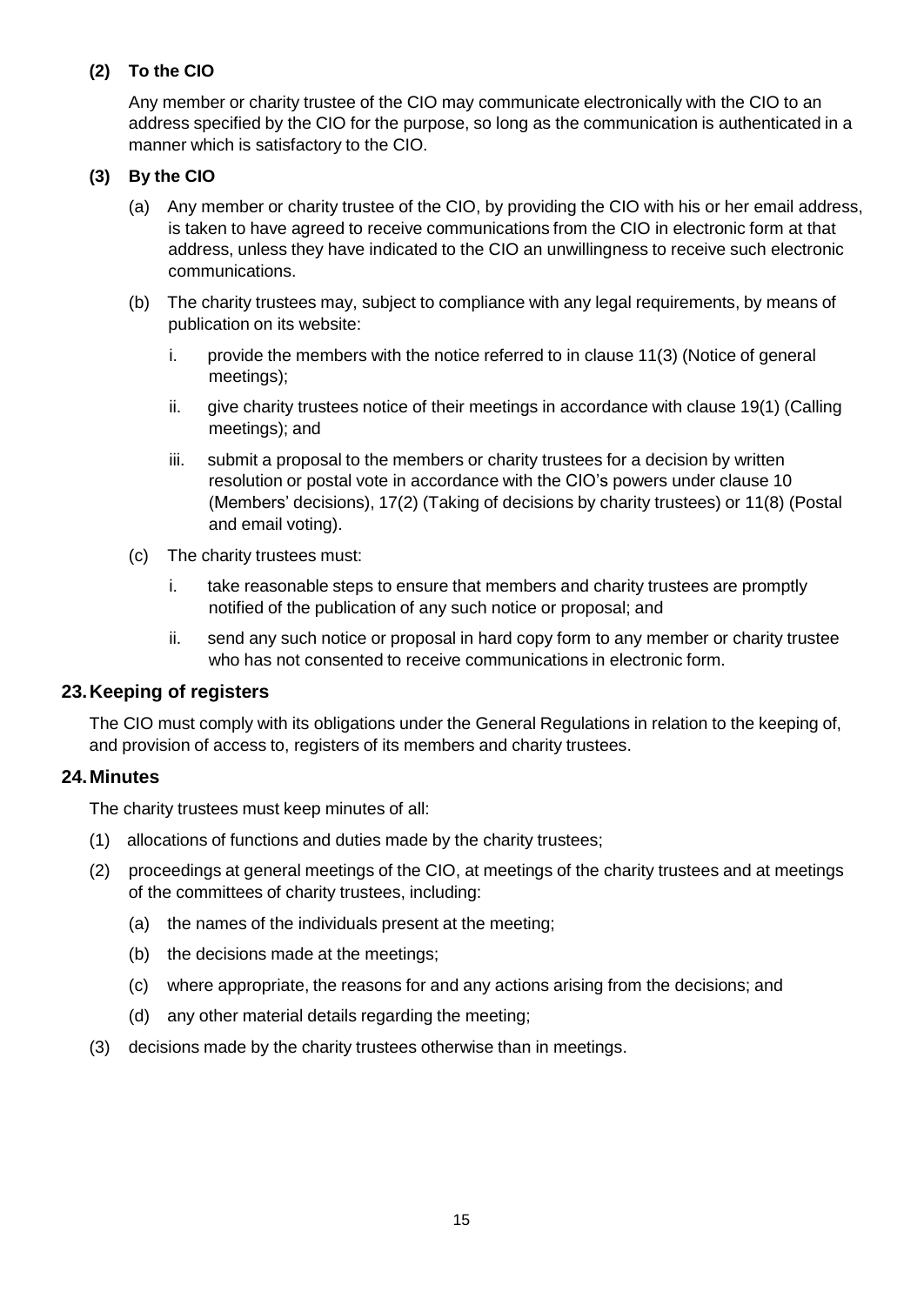## **25.Accounting records, accounts, annual reports and returns, register maintenance**

- (1) The charity trustees must comply with their obligations under the Charities Act 2011 with regard to the keeping of accounting records, to the preparation and scrutiny of statements of accounts, and to the preparation of annual reports and returns.
- (2) The statements of accounts, reports and returns must be sent to the Charity Commission within 10 months of the financial year end.
- (3) The charity trustees must inform the Charity Commission within 28 days of any change in the particulars of the CIO entered on the Central Register of Charities.
- (4) An up to date written statement of accounts shall normally be presented at each meeting of the charity trustees.
- (5) All accounting records relating to the CIO shall be available for inspection by any charity trustee at any reasonable time during normal office hours and may be available for inspection by members of the CIO at the discretion of the charity trustees.
- (6) The CIO may open one or more bank accounts. All bank accounts will be in the name of the CIO.
- (7) Payment of money from these accounts shall normally be authorised by two designated persons, one of whom shall be a charity trustee. Where the CIO is not subject to any conditions of a grant which requires two signatories, the charity trustees may decide to allow payment for small amounts set by the charity trustees to be authorised by a single signatory.
- (8) The charity trustees shall set aside income as a reserve against future expenditure in accordance with a written reserves policy.

#### **26.Rules**

The charity trustees may make such reasonable and proper rules or bye laws as they deem necessary or useful for the proper conduct and management of the CIO, but such rules or bye laws must not be inconsistent with any provision of this constitution. Copies of any rules or bye laws currently in force must be made available to all charity trustees and to any member of the CIO on request.

## **27.Disputes**

If a dispute arises between members or charity trustees of the CIO about the validity or propriety of anything done by the members or charity trustees under this constitution, and the dispute cannot be resolved by agreement, the parties to the dispute must first try in good faith to settle the dispute by mediation before resorting to litigation.

## **28.Amendment of constitution**

In accordance with sections 224 to 227 of the Charities Act 2011:

- (1) This constitution can only be amended:
	- (a) by resolution agreed in writing by all members of the CIO; or
	- (b) by resolution passed by a 75% majority of votes cast at a general meeting of the members of the CIO.
- (2) No amendments may be made to this constitution without the prior written consent of the Preschool Learning Alliance.
- (3) Any alteration of clause 3 (Objects), clause 29 (Voluntary winding up or dissolution), this clause 28 (Amendment of constitution), or any alteration that would provide authorisation for any benefit to be obtained by charity trustees or members of the CIO or persons connected with them, requires the prior written consent of the Charity Commission.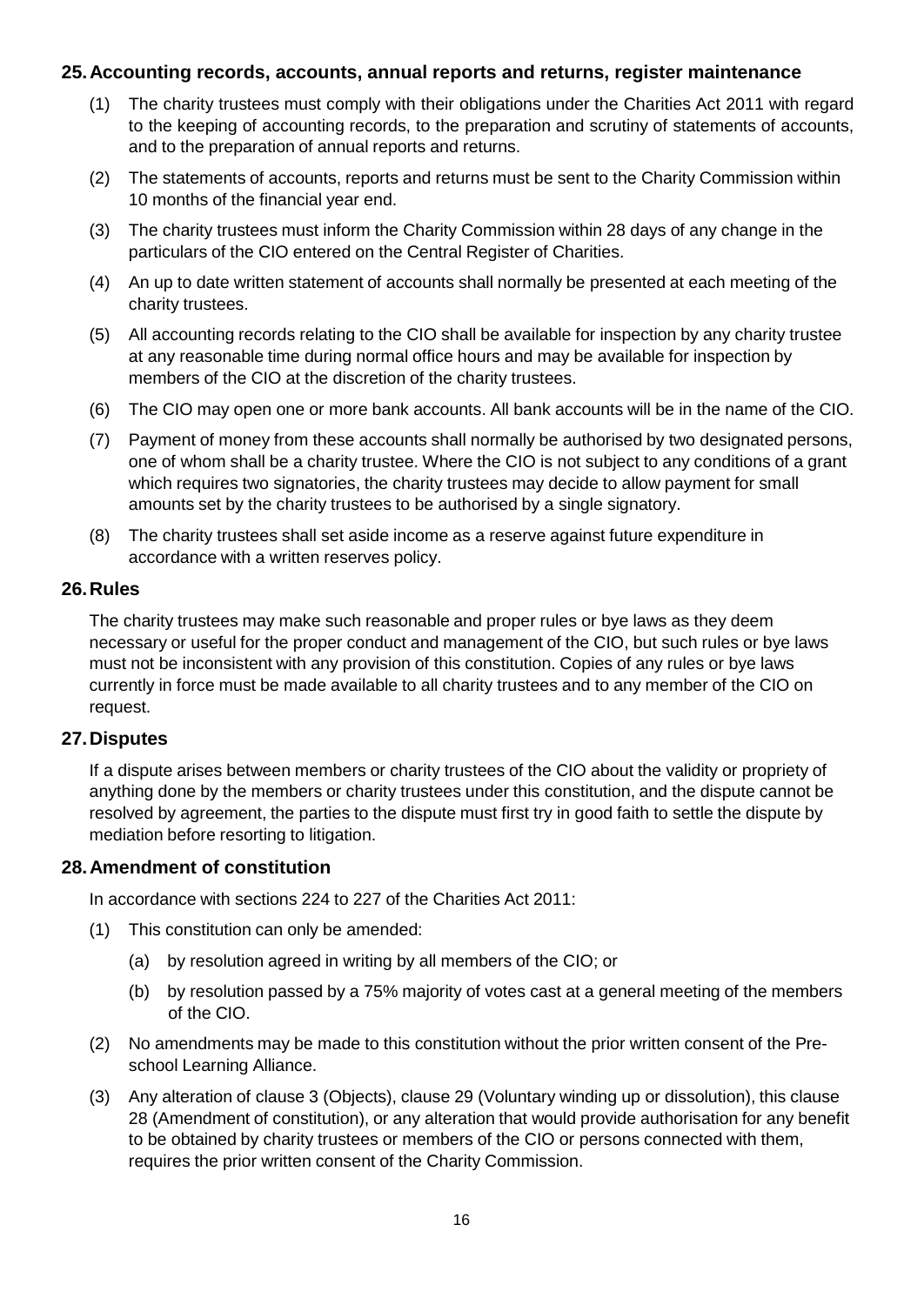- (4) No amendment that would have the effect of making the charity cease to be a charity by law or that is inconsistent with the provisions of the Charities Act 2011 or the General Regulations shall be valid.
- (5) A copy of any resolution altering the constitution, together with a copy of the CIO's constitution as amended, must be sent to the Charity Commission within 15 days of the date on which the resolution is passed. The amendment does not take effect until it has been recorded in the Register of Charities.

## **29.Voluntary winding up or dissolution**

- (1) As provided by the Dissolution Regulations, the CIO may be dissolved by resolution of its members. Any decision by the members to wind up or dissolve the CIO can only be made:
	- (a) at a general meeting of the members of the CIO called in accordance with clause 11 (General meetings of members), of which not less than 14 days' notice has been given to those eligible to attend and vote:
		- i. by a resolution passed by a 75% majority of those voting; or
		- ii. by a resolution passed by decision taken without a vote and without any expression of dissent in response to the question put to the general meeting; or
	- (b) by a resolution agreed in writing by all members of the CIO.
- (2) Subject to the payment of all the CIO's debts:
	- (a) A resolution for the winding up of the CIO, or for the dissolution of the CIO without winding up, may contain a provision directing how any remaining assets of the CIO shall be applied.
	- (b) If the resolution does not contain such a provision, the charity trustees must decide how any remaining assets of the CIO shall be applied.
	- (c) In either case the remaining assets shall not be paid to or distributed amongst the members of the CIO, but shall be applied in one or more of the following ways:
		- i. Transferred to the Pre-school Learning Alliance.
		- ii. With the agreement of the Pre-school Learning Alliance, transferred to another childcare provider established as a charity to be applied for charitable purposes the same as or similar to those of the CIO. Agreement will not be unreasonably withheld.
		- iii. In such other manner consistent with the charitable status of the CIO as the Preschool Learning Alliance and Charity Commission have approved in writing.
- (3) The CIO must observe the requirements of the Dissolution Regulations in applying to the Charity Commission for the CIO to be removed from Register of Charities, and in particular:
	- (a) the charity trustees must send with their application to the Charity Commission:
		- i. a copy of the resolution passed by the members of the CIO;
		- ii. a declaration by the charity trustees that any debts and other liabilities of the CIO have been settled or otherwise provided for in full; and
		- iii. a statement by the charity trustees setting out the way in which any property of the CIO has been or is to be applied prior to its dissolution in accordance with this constitution.
	- (b) The charity trustees must ensure that a copy of the application is sent within seven days to every member and employee of the CIO, and to any charity trustee of the CIO who was not privy to the application.
- (4) If the CIO is to be wound up or dissolved in any other circumstances, the provisions of the Dissolution Regulations must be followed.